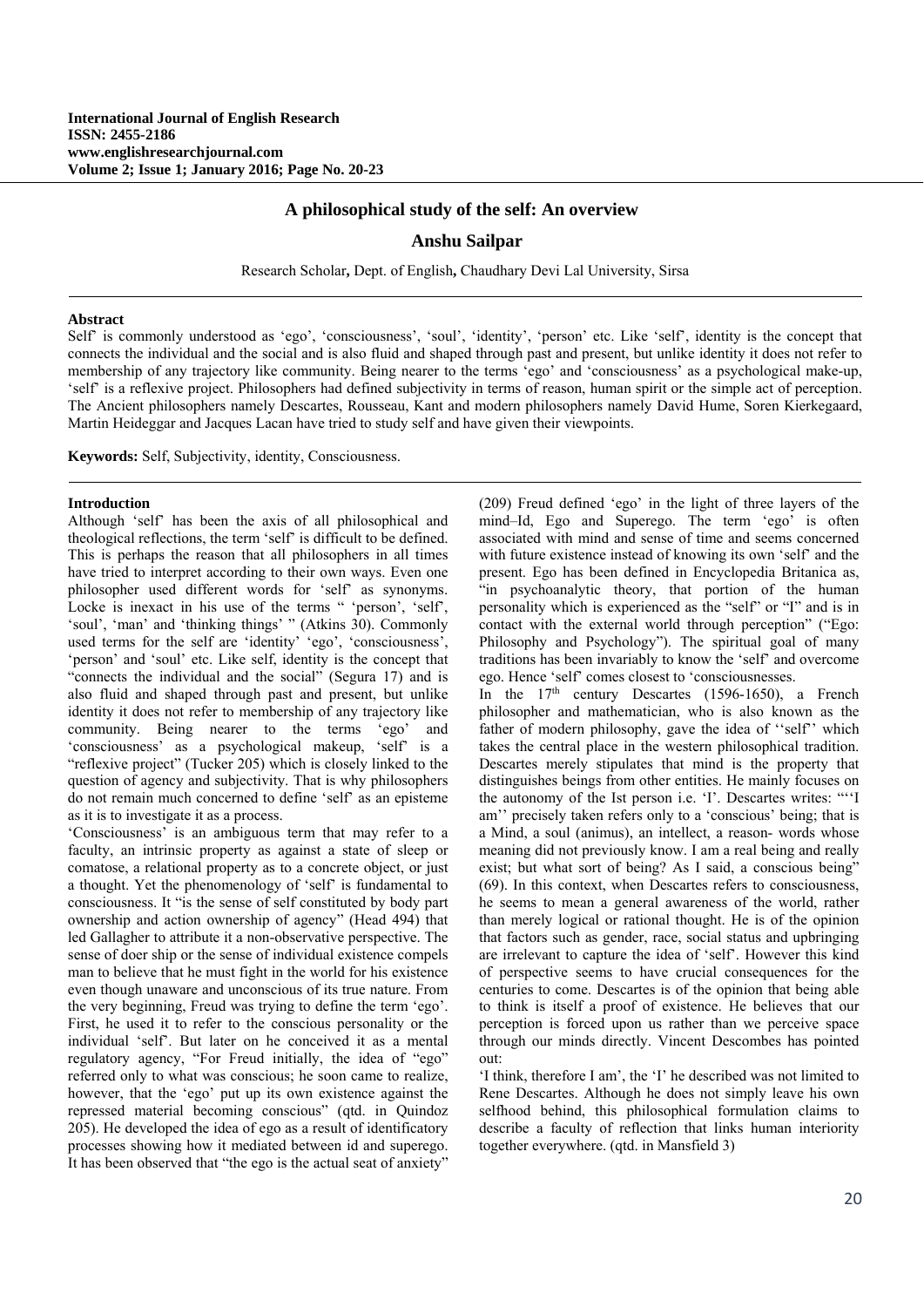Since Descartes's concept is immaterial, unrelated/unaffected by body and physical experience, 'I' even if thinking, observant 'self' lacks agency to participate in the world.

John Locke (1632-1704), an English philosopher and physician, regarded as one of the most influential of enlightened thinkers, gives his theory of mind which is often cited as the origin of modern conception of 'identity' and 'self'. He is the first to define 'self' as continuity of consciousness. He claims that the mind is a blank slate. He maintains that we are born without innate ideas and that knowledge is instead determined only by experience derived from sense perception. He defines ''self'' as:

that conscious thinking thing [whatever substances, made up of whether spiritual or material or compounded, it matters not] which is sensible conscious of pleasure and pain, capable of happiness and misery, and is considered for itself as for that consciousness extends. (Locke "Of Identity and Diversity")

Locke is of the opinion that two different things cannot have begun at the same time and place. It, therefore, indicates a basis for the first application of the idea of identity in terms of location as the beginning in time and space.

David Hume on the contrary (1711-1776), one of the most influential French philosophers of modern period, claims that the notion of 'identity' is one we apply to something that persists, in an invariable way, over time. He maintains that there are connections between different objects in succession that have a close relation to each other and we assume that as identity. He observes that perceptions make up human experiences and they are either impressions or the ideas. In the "Appendix" of *A Treatise of Human Nature,* Hume writes:

We only feel a connection or a determination of the thought, to pass from one object to the other. It follows, therefore, that the thought alone finds personal identity, when reflecting on the train of past perceptions that compose a mind; the ideas of them are felt to be connected together. (qtd. in Waxman 488)

Hume impresses upon us that 'self' is the object of pride and humility. These two things are closely connected with 'self'. We feel elated by pride and dejected with humility. If 'self' does not enter into our consideration, there is no room for pride and humility. According to Hume it seems logically impossible to feel proud and not attend to oneself. So these passions are positive and negative evaluation of 'self'. In short, for Hume, 'self' is actually a composite of mind and body.

Both Locke and David Hume refuted Descartes. While Locke linked identity to same consciousness through memory in spite of psychological transitivity, Hume refuted metaphysical self though at the same time he "confess [es], I neither know how to correct my former opinions, nor how to render them consistent" (qtd. in Atkins 44). Hume acknowledged the role of perception in knowing the 'self' and propounded the theory of 'self' as "the bundle of perceptions that comprise a single mind (45) and that 'self' is merely a fiction' that we construct from the illusion of identity in consciousness generated by imagination (46). Atkins has concluded that "I", as thinking being (soul), is substance and the soul is conscious and therefore it is a person. However 'I' is not a 'substance' because it cannot be represented and that it is a thinking being which is countered with an argument that only a soul thinks.

Another thinker, Jean-Jacques Rousseau (1712–78), whose work is the fruition of the new emphasis on the 'self' as the ground of human existence in the world, emphasizes in his *Confessions* (1781) the uniqueness and autonomy, the absolute governing freedom of individual. He writes:

I have resolved on an enterprise which has no precedent, and which, experience. It can be seen this from its opening: once complete, will have no imitator. My purpose is to display to my kind a portrait in every way true to nature, and the man I shall portray will be myself.Simply myself.I know my own heart and understand my fellow man. But I am made unlike any one I have ever met; I will even venture to say that I am like no one in the whole world. I may be no better, but at least I am different.... (qtd. in Mansfield 16)

Here Rousseau makes it quite clear that every individual has his own characteristics that make him different from others. According to Rousseau's model, the individual is selfcontained and complete, but society presses it from the outside, frustrating its dreams and restricting its ability to express itself.

The author that developed the Cartesian (followers of Descartes/relating to Descartes) perspective in the most appealing way is Immanuel Kant (1724-1804), who was recognized by his contemporaries as one of the seminal philosophers of modern times and indeed as one of the great philosophers of all the time. Kant takes up the three Paralogisms. According to the first, 'I' is a thinking thing (soul). Since we do not have intuitions of the soul, 'I' as soul cannot be represented. Secondly, soul is simple and not a knowledge claim because it is neither an analytical presentation, nor a synthetic one (qtd. in Atkins 49). Thirdly 'I' as a consciousness of identity endures over time because 'I' accompanies each of the person's thoughts at any time, giving 'I' and 'consciousness' an impression of temporal unity. According to him, each person is an autonomous being capable of envisaging courses of action that transcends any ecological relationships namely customs, upbringing, gender, race, social status, emotional situation etc. This concept of the autonomy of the 'self' plays a central role in the formulation of human rights according to which each and every human being is entitled to such rights precisely because (s)he is an autonomous agent.

'Self' for Kant is something real yet it is neither appearance nor a thing in itself; it has some third status. Appearances for Kant arise in time and space where these are respectively forms of outer and inner attending (intuition). Melnick explains the "third status" by identifying the 'self' with intellectual action that does not arise in the progression of attending but accompanies and unifies inner attending and is therefore temporal (vii). He further maintains that the distinction between 'self' or the 'subject' and its thought is a distinction wholly within intellectual action.

According to Kant every experience has 'a prior structure' that arises not from things as they are independently of the mind, but from the mind it'self'. Human mind/knowledge does not conform to objects rather they conform to knowledge of them. Thus human mind is a necessary condition of knowledge, which attributes human a subjectivity. 'I' is no more seen as a thing; 'self' is not a fiction but "a part of structure of consciousness" (qtd. in Atkins 38). Kantian perspectives, though declined in several different versions over the past two centuries, constitute one of the strongest and most interesting theoretical cores attributing a central role to the 'self'. Kant also maintains that there are two kinds of consciousness of 'self': consciousness of oneself and one's psychological states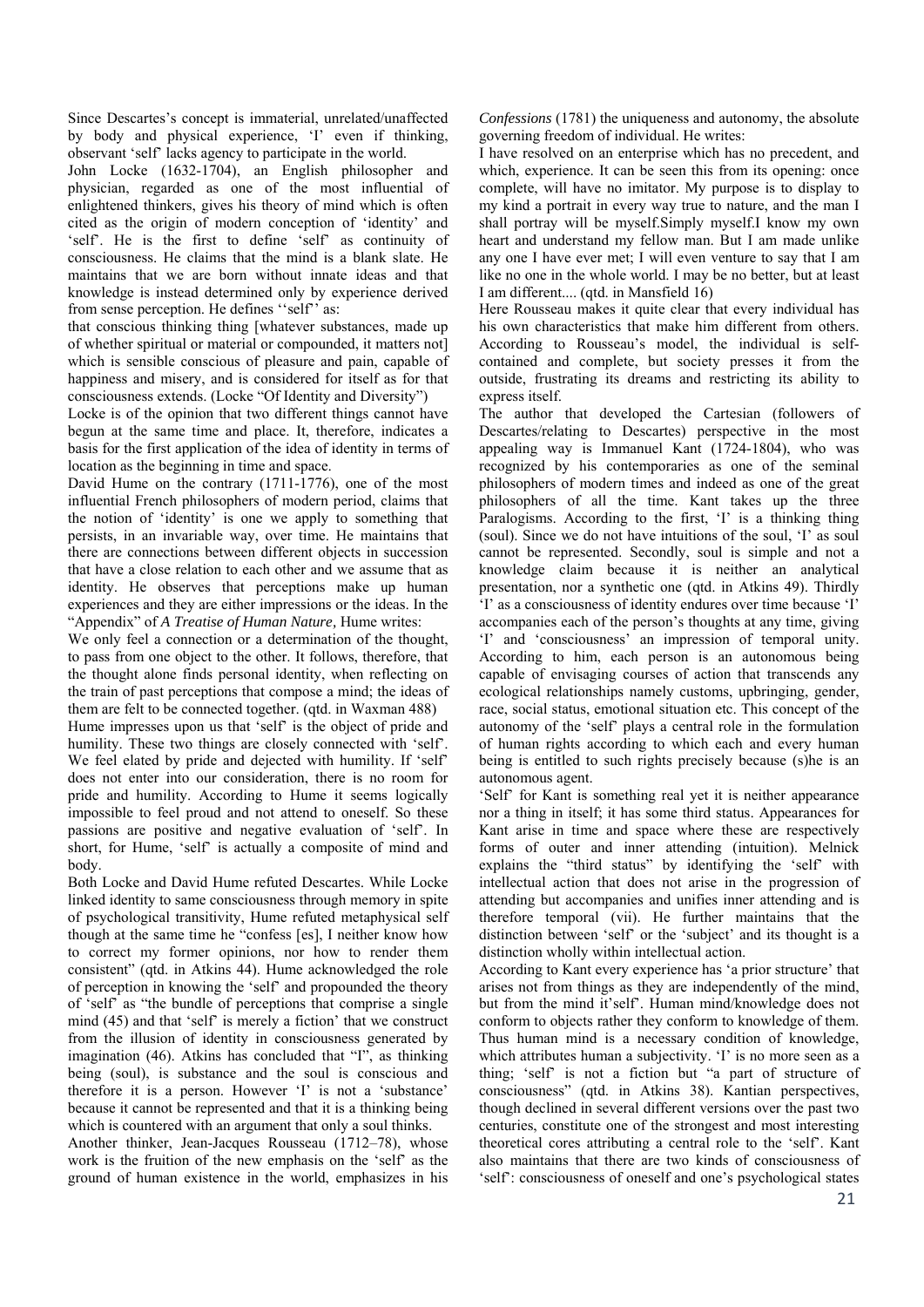in inner sense and consciousness of oneself and one's states via performing acts of apperception. The former is termed as empirical self-consciousness and the latter is termed as transcendental apperception. The sources of these two kinds of consciousness are very different. The source of empirical selfconsciousness is what Kant called inner sense. On the contrary some noted authors of this area feel that 'self' is dynamic, an entity which is constantly in the making. Selfing is a more proper term to express such an entity.

On the other hand, Kant impresses upon us that human beings experience only appearances, not things in themselves; and that space and time are only subjective forms of human intuition that would not subsist in them if one were to abstract from all subjective conditions of human intuition. Kant names it as "transcendental idealism" (qtd. in Ziccardi). He says that all our intuition is nothing. It is the representation of appearance that matters. The things that we intuit are not in themselves as they appear to us. If we remove our own subject or the senses in general, all relations of objects in space and time would disappear, for appearances cannot exist in themselves. Kant talks about those features of mind that constituted lap making self-consciousness a pre-condition of the making of an experiential subject and since 'I' is the 'same consciousness' experienced over different period of time, 'I' as the subject is the unifying factor. Hence mind has the potential to unify one's experience under one subsisting subject. Man's identity, observed Soren Kierkegaard (1813- 1855), is threatened by the metaphysical systems in which his nature is irrevocably fixed. Kierkegaard discovers the real identity of man in his 'inner self' which is the 'true self'. To him, subjectivity is truth and reality. Hence, it is this inner self, which constitutes the real identity of a man. Identity is the projection of the subjective self-person; it depends on how he pictures himself, and his endeavors for the acquisition and formation of this self-image through a quest for identity.

Martin Heideggar (1889-1976), a  $20<sup>th</sup>$  century German philosopher has also given his concept regarding self ⁄subjectivity in response to the works of various philosophers. In his book, *Being and Time* (1926) Heideggar wrote:

In the course of this history certain distinctive domains of Being have come into view and have served as the primary guides for ego cogito subsequent problematics: the [I think] of Descartes, the subject, the 'I', reason, spirit, person. But these all remain uninterrogated as to their Being and its structure, in accordance with the thorough going way in which the question of being has been neglected. (qtd. in Mansfield 22)

Philosophers had defined subjectivity in terms of reason, human spirit or the simple act of perception. These various subjectivities selected some arbitrary feature of human experience and chose it as the key or lodestone to all. This was highly artificial and selective to Heidegger. His project, therefore, was to define our place in the world not in terms of some artificial construct, but in terms of the most fundamental aspect of life i.e being itself. There could be nothing more fundamental than the fact that 'we are'. Any other determination of the basic structures of human life must come after that. Therefore, it is to 'Being' that our attention should be addressed.

Both Kiekegaard and Heideggar incorporate in their pursuit of knowledge the preconcepts of understanding ourselves, our way of being (Yagi 61). There is, therefore, a marked shift from reason/knowledge to reason/existence. Kierkegaard

described 'self' as "a relation which relates to itself" (qtd. in Thulstrup 56) and that "a human being is not yet a self" (56) till he/she qualifies as a 'self'. Body is the synthesis of psyche and body and the third dimension of spirit is to qualify human beings as a 'self'. The addition of spirit can be negative as in innocence but is empowering when done by degree of reflection (Yagi 64). It is because human understanding of 'being' remains obscure and is taken for granted as indefinable or universal. The question, therefore, who I am? Is more than a mere question. The very asking of this question is an entity's mode of Being (65), a stage which Heidegger calls "Dasein" (qtd. in Hornsby "What Heidegger means by Being-in-the-World"). In this way Heidegger's conception of 'self' gives a deep insight to investigate the fundamental manner in which human beings relates to the work and himself that attributes it an individuality. Kierkegaard posits that our knowledge of 'self' is subjective, finite and temporal. He says, "Who I am and neglected existence, which became the main focus of Heideggar's philosophical argument of self because the condition that account for lap are contingent, finite and temporal" (qtd. in Yagi 60). While the concept of 'self' of Kierkegaard fails to grasp the possibilities, Heideggar's 'Dasein' conceptualizes a Being as opened up to the world with possibilities through it'self'. Subjectivity goes beyond in the concept of Dasein for it exists "as an entity which has to be as it is and as it can be" (qtd. in Yagi 71)

Jacques Lacan (1901-1981) has also attempted to substantiate the formation of 'self'. His ultimate and most influential conclusion is that the unconscious is structured like a language. Lacan also describes the development of subjectivity as the result of the intrusion of something external into the ideal space of the pre-oedipal subject. In his work, the Freudian intuition becomes a complete theory of signification. In Lacanian theory, the critical stage for the development of subjectivity is called the 'mirror-stage' and it occurs usually between the ages of six and eighteen months. Prior to the mirror-stage, the child has no sense of itself as a separate entity. There is no understanding of the limits of the individual body, nor that there is necessarily anything external to it. The many surfaces that the child touches – the mother's skin, clothing, carpet-re real felt to be part of a continuous, uninterrupted, limitless being, so amorphous and open-ended that it cannot be compared to anything as located, specific and defined as selfhood. At this pre-oedipal stage there is no subjectivity. An aspect of this undefined state is that the child has no sense of the co-ordination of its limbs. In the same way that no surface with which the child comes into contact is felt to be necessarily alien to it, outside of the 'self', the child does not experience its body as its own, with a fixed perimeter and working as a unified system. In Lacan's words, ''the mirror stage... manufactures for the subject, caught up in the lure of spatial identification, the succession of fantasies that extends from a fragmented body-image to a form of its totality" (qtd. in Mansfield 42).

Ancient philosophers embody enlightenment and romantic ideals. For these thinkers, the 'self' is a singularity, a unity which is *a* prime and real. It exists throughout time. It does not change in any meaningful way; a person may undergo a change in personality, changes in opinions on this or that issue, but essentially, they have the same soul and 'self' for the duration of their lives. This, of course, gives rise to a certain way of looking at political engagement. Human rights,